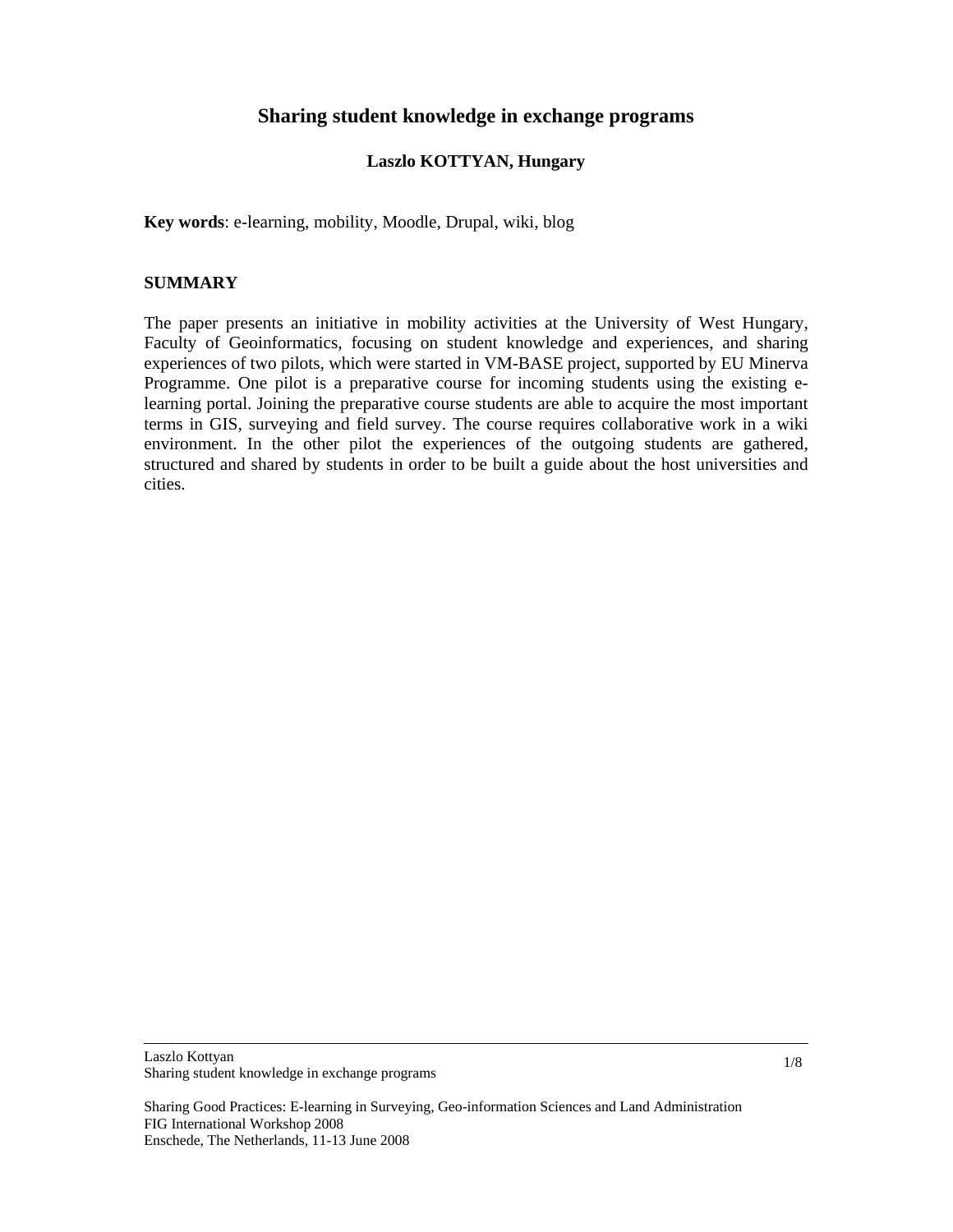## **Sharing student knowledge in exchange programs**

#### **Laszlo KOTTYAN, Hungary**

### **1. INTRODUCTION**

At the University of West Hungary Faculty of Geoinformatics two web portals were implemented on MOODLE framework for educational purposes in 2005. The decision to run two portals based on different educational requirements.

One of these portals the EGEO was set up for full-time and part-time graduate students. The portal enables access to the learning materials in digital form for students and provides tools to the everyday teaching for teachers. The students have to perform two consequent steps to reach the course contents. Firstly, they have to register to the education portal and secondly they have to enrol to a specific course.

The second educational portal targeting the postgraduate students is called Virtual GEO portal. The portal besides the e-learning services provides student tracking and registry functions (Bleyerova - Kottyán, 2006). Recently there are different learning opportunities for different target groups on this portal such as:

- UNIGIS distance learning programme in GIS
- Constructional geodesy distance learning programme
- Real estate manager distance learning programme
- Course with elective modules for the members of Hungarian Chamber of Engineers.

The Faculty of Geoinformatics regularly take part in international e-learning projects. Some results of these projects are available on Virtual GEO portal as a course.

In the following chapters the established pilots in this project will be reviewed focusing on the knowlegdge sharing and collaborative activities between students.

## **2. MOBILITY AT THE FACULTY OF GEOINFORMATICS**

The Faculty of Geoinformatics is an active partner in student and teacher exchange programs. During the last three years the students of the Faculty spent scholarships months at several partner universities wich are located in the following countries: Austria, Germany, Poland and Spain. As a host university the Faculty of Geoinformatics was visited by students from the Czech Republic, Poland and Romania. These mobilities were realized in Erasmus and CEEPUS (Central European Exchange Program for University Studies) programs. In these exchange programs the period of study or placement abroad are called mobility (EC, 2008). There is a growing tendency in the number of mobilities wich are available for the universities. Therefore the organization of mobilities claims newer solutions. Besides the existing e-learning tools the collaborative work, the knowledge sharing may help the organizational activity.

Sharing Good Practices: E-learning in Surveying, Geo-information Sciences and Land Administration FIG International Workshop 2008 Enschede, The Netherlands, 11-13 June 2008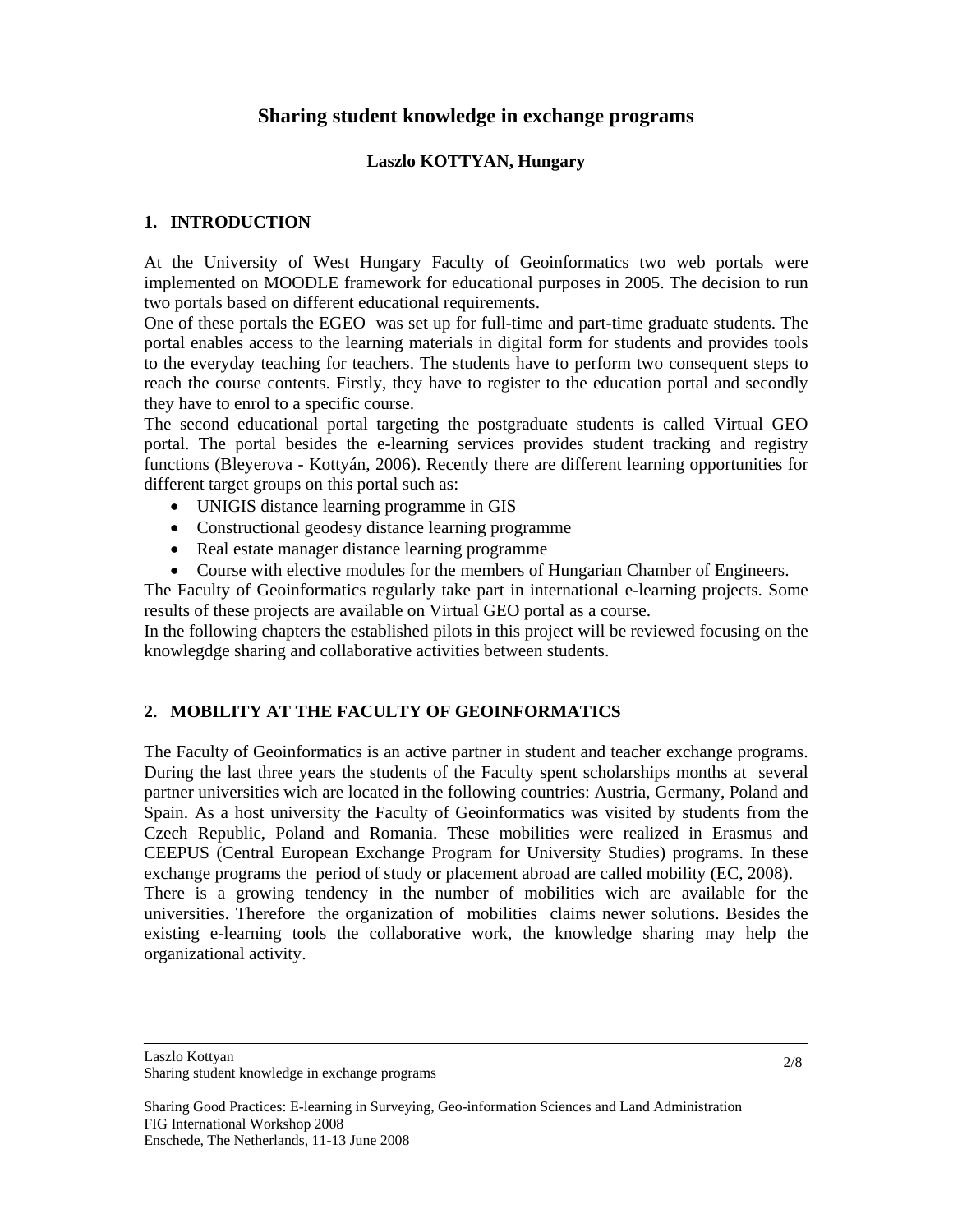## **3. OVERVIEW OF VM-BASE PROJECT**

The VM-BASE project (Virtual Mobility Before and After Student Exchanges) wants to raise the quality of student exchanges by offering virtual support before and after the physical mobility. The virtual mobility complements the existing exchange programmes. The major activity of the project consist of several pilots focusing on the orientation and selection of students, preliminary courses for students preparing for a physical exchange and examination facilities.

The project runs from 1 October 2006 until 30 September 2008 and is funded with support from the European Comission under the Socrates Programme, MINERVA Action.

The participating members of the project:

- EuroPace ivzw (BE)
- Katholieke Universiteit Leuven (BE)
- Coimbra Group ASBL (BE)
- ESU European Students' Union (BE)
- University of Tartu (EE)
- BEST Board of European Students of Technology (FR)
- University of West Hungary Faculty of Geoinformatics (HU)
- Helsinki University of Technology (FI)
- Laurea University of Applied Scieneces (FI)
- University of Edinburgh (UK)

The Faculty of Geoinformatics started two pilots in the project. One is a preparative course for incoming students the other is an orientation tool for outgoing students.(VM-BASE, 2008) In the following chapters these pilots (Multilingual Survival Kit in GIS, Virtual Exchange of Student Mobility Experience) will be detailed.

# **4. MULTILINGUAL SURVIVAL KIT IN GIS**

The Mulilingual Survival Kit in GIS is a preparative trilingual (English/German/Hungarian) course and consists of special technical terms used in GIS, surveying, and field measurement. The main language of the course is English, but the terms and the description of terms are provided in three different languages.

## **4.1 Concepts**

The course is offered to incoming students who are interested to participate. It prepares students for the technology used during practical and field work at the Faculty of Geoinformatics.

The teachers responible for practical work and field work collaborate the terms of their interest to keep the quality control of provided information. There is one course tutor who is responsible for regular control of students' activities.

In first instance, the categories, the basic list of terms in each category and the description of each term were created by course developers and teachers.

Laszlo Kottyan

Sharing student knowledge in exchange programs

Sharing Good Practices: E-learning in Surveying, Geo-information Sciences and Land Administration FIG International Workshop 2008 Enschede, The Netherlands, 11-13 June 2008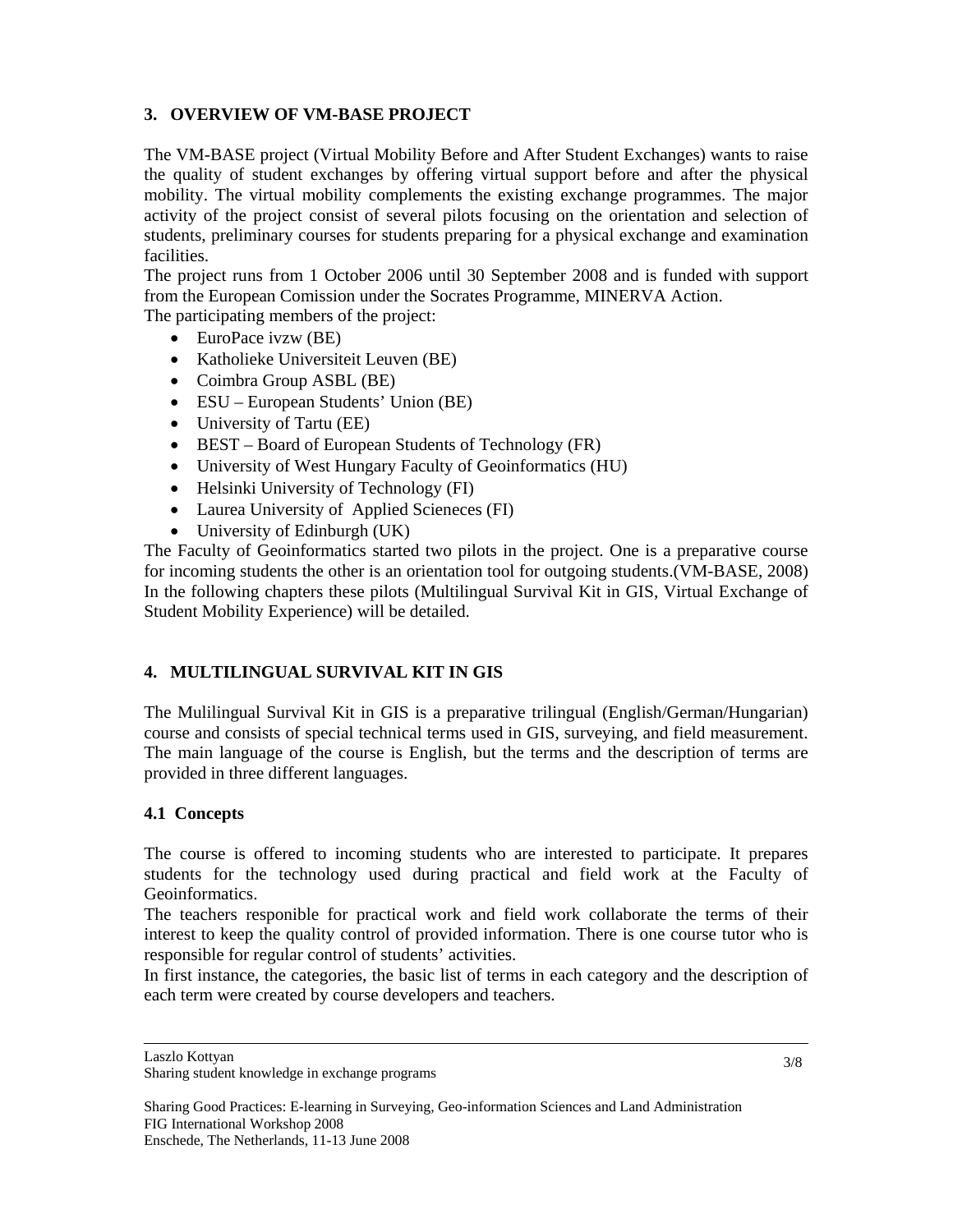Students work in the course on a collaborative way. Students have the possibility to add interesting links, pictures and results of their work which relates to a given term and also to add new terms and requests for explanation to teachers or other students. (Lucas, 2008)

### **4.2 Implementation**

The Multilingual Survival Kit in GIS is implemented on the Virtual GEO portal. It contains guidelines about the requirements, timing and collaborative work. An English-Hungarian GIS dictionary, forums and evaluation questionnaires are included in the course also. (Fig.1.)

| <b>Topic outline</b> |                                                         |   |
|----------------------|---------------------------------------------------------|---|
|                      | Multilingual survival kit in GIS                        |   |
|                      | ■ About the VM-BASE project                             |   |
|                      | 图 Concept of collaborative editing                      |   |
|                      | ■ Editing and formatting guidelines                     |   |
|                      | Requirements for students                               |   |
|                      | 图 Timing of the course                                  |   |
| 1                    | wiki                                                    | н |
|                      | GIS WIKI (English - Hungarian - German)                 |   |
|                      | 圖 Dictionary of GIS terms (English-Hungarian) 1995      |   |
| $\overline{2}$       | <b>Community discussion</b>                             |   |
|                      | Wews forum - updates posted by the course leaders       |   |
|                      | <b>A:</b> Resources - post weblinks and literature here |   |
|                      | ↓ Questions and answers - share your problems and ideas |   |
| 3                    | <b>Evaluation</b>                                       |   |
|                      | Please download and fill out the questionnaire (XLS)    |   |
|                      | Please upload and submit your filled out questionnaire  |   |

**Fig. 1. Content of the Multilingual Survival Kit (source: http://www.vgeo.hu)** 

The main part of the course is the GIS WIKI. It is created using the built in MOODLE module which based on ErfurtWIKI.

User functions:

- browse contents,
- edit pages using WikiMarkup language,
- add new pages,
- insert pictures, links,
- browse page histories,
- compare, restore or delete different versions of pages. (Virtual GEO, 2008)

Sharing Good Practices: E-learning in Surveying, Geo-information Sciences and Land Administration FIG International Workshop 2008 Enschede, The Netherlands, 11-13 June 2008

Laszlo Kottyan

Sharing student knowledge in exchange programs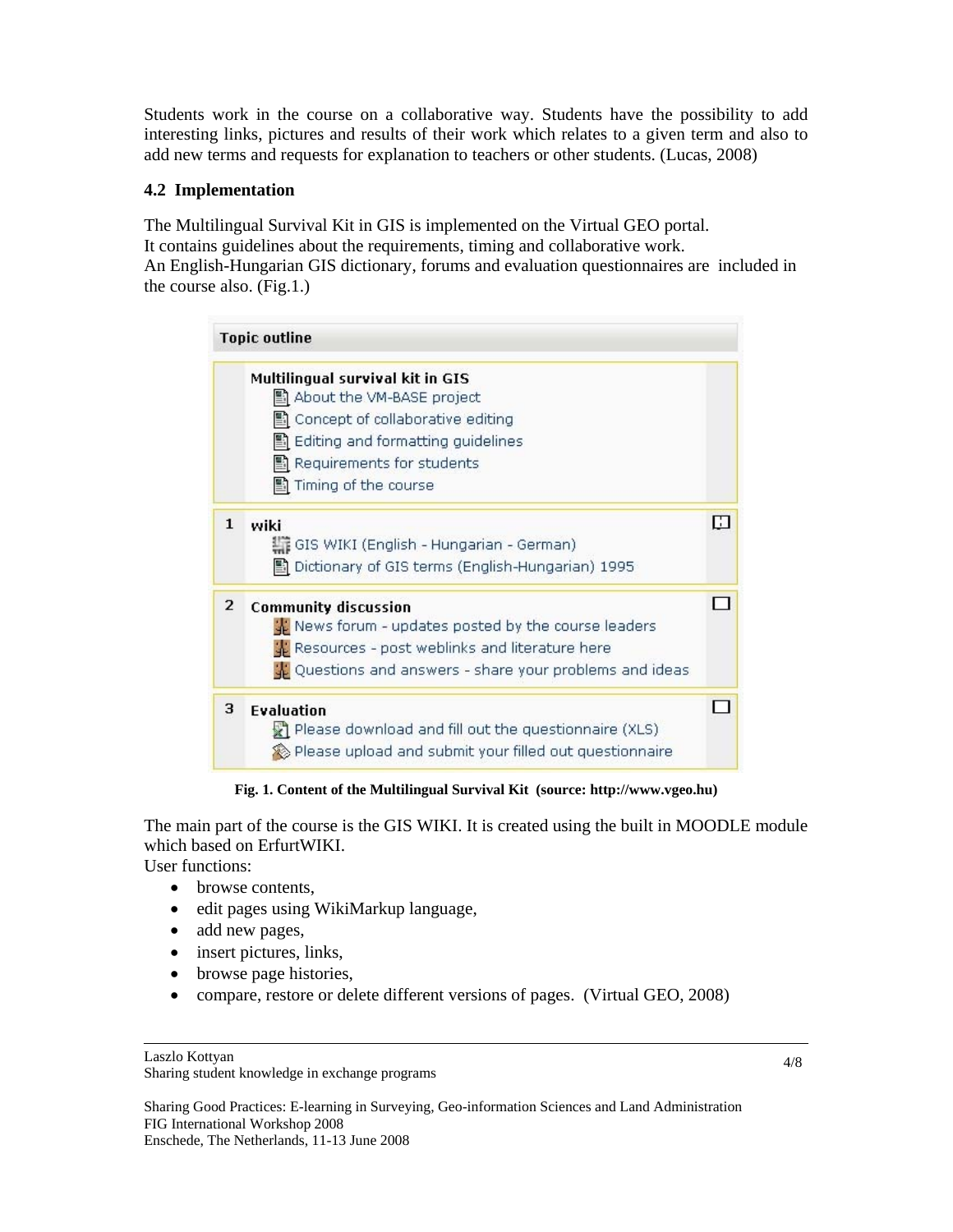### **4.3 Conclusions**

The Multilungual Survival Kit has some evaluation results after the first run. These are the nexts:

- The multilingual aspect was not totally reach, missing cross references between terms.
- The students worked alone on their articles, there was only a little collaboration.
- Copy / paste solutions used for many of the articles written.
- Students mainly focus on technical term which are not of high interest for the lingual aspect because they are the same in English, German and Hungarian.

What to change for the second run:

- Cross references in 3 languages.
- Avoid copy paste solutions.
- Give the directive in order that even if the community is small it can be effective.
- Real development of language skills what ever the level in language is.

## **5. MOBILITY GUIDE**

Virtual Exchange of Student Mobility Experience pilot focusing on outgoing students, organised by the teachers at the Faculty of Geoinformatics.

#### **5.1 Objective**

In connection with the organization of the mobilities the experiences of the latter years indicate that the motivating for mobilities and the adequate information are with fundamental importance. For the students pondering over going abroad, the experiences of the former scholarship students may help in order that their exit intention turns into a decision.

Generally the undermentioned questions occur to the hesitating students at this time:

- Why should I take part in exchange programs?
- What kind of opportunities are there?
- Wich partner university should I choose?

In the former practise the scholarship students finishing their mobilities provided text documents with photos or presentation files about their experiences. In these reports little information was given about the spent period because only some topics were dealt with .

However spending of a scholarship period has effect to the whole area of life. During a scholarship period the learning, the living, the environment, the entertainment, the culture, the contacts, several other viewpoints and events form the student experiences.

Gathering, organizing, sharing these experiences may be a more motivating method than the former practise. Based on this idea a new method was developed. (Kottyan, 2007)

Laszlo Kottyan

Sharing student knowledge in exchange programs

Sharing Good Practices: E-learning in Surveying, Geo-information Sciences and Land Administration FIG International Workshop 2008 Enschede, The Netherlands, 11-13 June 2008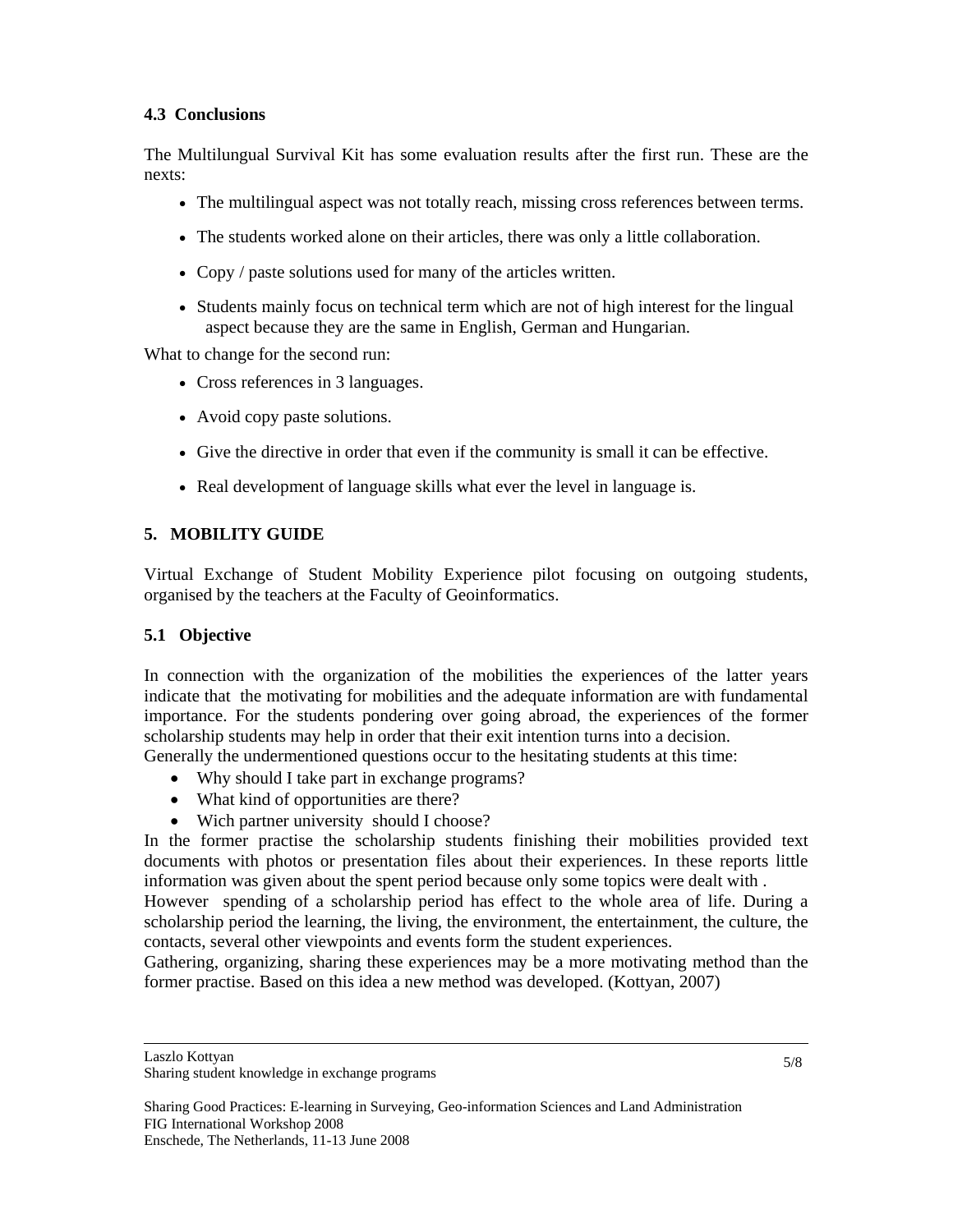## **5.2 Method**

In the realisation of the aims the collaborative, on-line content management appeared suitable. During the mobilities the scholarship students record their experiences to on-line diaries. A diary can contain some private or public data and the categories of data. Using these accumulated data a thematic information set is organized named Mobility Guide. Information related to a partner in the Mobility Guide are regularly refreshed by students who spend a learning period at the partner university. The students may find the suitable answers on this manner onto their questions. (Fig.2.)



**Fig. 2. Concepts (source: Kottyan, 2007)** 

## **5.3 Implementation**

The Mobility Guide is a part of the new Mobility Portal wich was implemented on Drupal content management system. Two essential elements of the Drupal framework were used to create the Guide.

The blog module allows to every registered user in this case every scholarship student to maintain an individual on-line diary. Blogs are made up of individual posts that are time stamped and tagged by students. At present a post can contain texts and pictures on the portal.

The Mobility Guide consists of selected information from diaries using the book module. A book is a set of pages organized into a structure. A book can contain other contents wich is set on the portal. Drupal automatically provides links to navigate on pages and a navigation menu can be enabled on the site. (Drupal, 2008)

Laszlo Kottyan

Sharing student knowledge in exchange programs

Sharing Good Practices: E-learning in Surveying, Geo-information Sciences and Land Administration FIG International Workshop 2008 Enschede, The Netherlands, 11-13 June 2008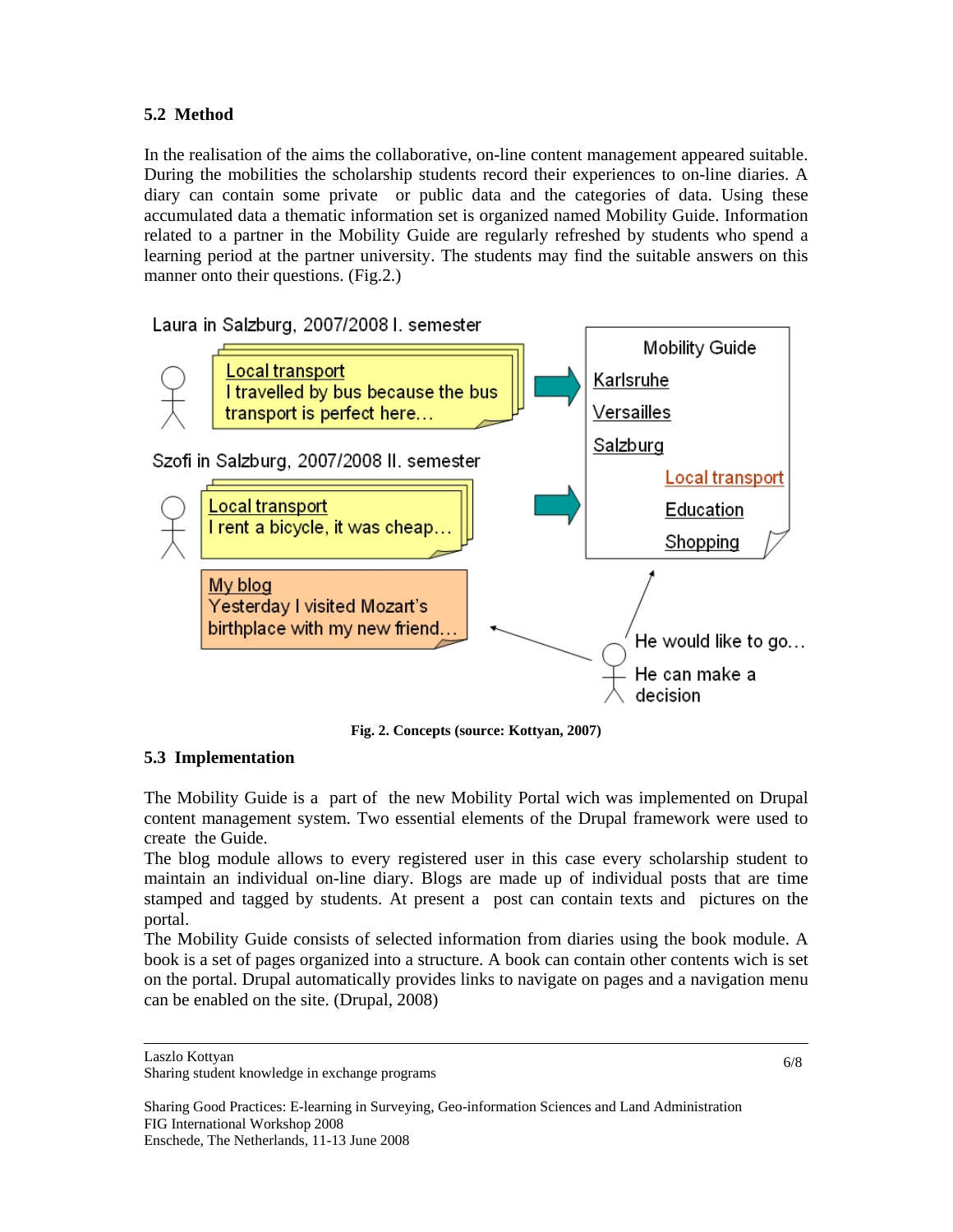#### **5.4 Conclusions**

The pilot is in the first run however some experiences are formulated as follows:

- Students can use free tagging in order to categorize the blog entries. The first time it is better than determines the tags in advance.
- Students use the portal easily for blogging.

After two semesters it can be decided what kind of changes are necessary on the portal.

#### **REFERENCES**

- 1. Bleyerova, V. Kottyan, L. (2006) International collaboration in e-learning implementation examples of achievements at the College of Geoinformatics, University of West Hungary, paper, EDEN conference: E-COMPETENCES FOR LIFE, EMPLOYMENT AND INNOVATION, Vienna, Austria
- 2. European Commission, Erasmus page (2008) http://ec.europa.eu/education/programmes/llp/erasmus/
- 3. EGEO portal home page (2008) http://www.egeo.hu
- 4. Drupal home page (2008) http://drupal.org
- 5. Kottyan, L. (2007) Pilots in VM-BASE project, presentation, BEST Symposium, Sofia, Bulgaria
- 6. Lucas, G. (2008) Multilingual Survival Kit in GIS, presentation, VM-BASE meeting, Tartu, Estonia
- 7. VM-BASE project home page (2008) http://www.vm-base.europace.org
- 8. Virtual GEO portal home page (2008) http://www.vgeo.hu

#### **BIOGRAPHICAL NOTES**

*Laszlo Kottyan has an M.Sc. degree in Information Engineering, specialisation of Software Engineering. From February 2004 he works at the Department of Geoinformation Science, Faculty of Geoinformatics, University of West Hungary. Hi is an assistant professor. From September 2004 he perform Ph.D. studies, his research project is Decision Support in Land Consolidation.* 

#### **CONTACTS**

Laszlo Kottyan University of West Hungary, Faculty of Geoinformatics Pirosalma 1-3. Szekesfehervar HUNGARY Tel. + 36 22 516 520 Fax + 36 22 516 521

Sharing student knowledge in exchange programs

Sharing Good Practices: E-learning in Surveying, Geo-information Sciences and Land Administration FIG International Workshop 2008 Enschede, The Netherlands, 11-13 June 2008

Laszlo Kottyan